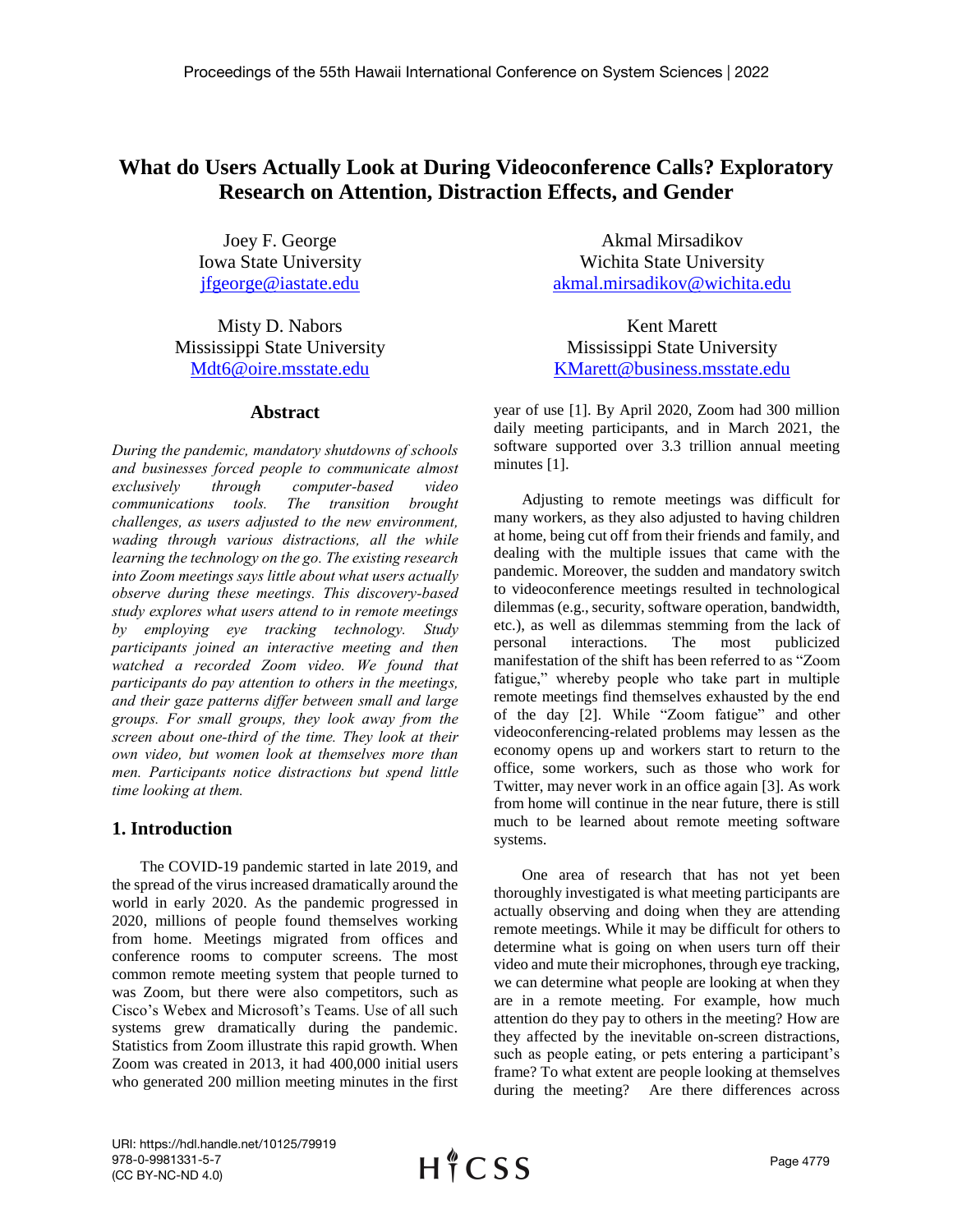gender? And do observation patterns differ between small meetings (five participants) and large meetings (25+)? Questions such as these are important for meeting participants, who may not realize what they pay attention to during meetings. But they are also important to meeting organizers, so they can plan effective meetings, and to system designers, who can gain insights into the user experience.

To help answer these questions, we designed and implemented a purely exploratory study on what meeting participants observed during a remote meeting. We used eye tracking to follow the gaze of participants in a genuine small meeting, organized just for this purpose. We also had them observe a recording of a larger meeting with more than 25 participants, while having their gaze tracked and recorded. We used Webex rather than Zoom, but our findings should generalize to Zoom and Teams and other similar platforms, given the study was not designed to capitalize on features unique to Zoom. We found that participants do pay attention to others in the meeting, but they also spend a surprising amount of time looking at things that are not on the computer screen. They look at themselves during the meeting, but not as much as might be expected. Women look at themselves more than men do. Participants notice distractions but spend less time looking at them than we expected. Finally, gaze patterns differ between small and large meetings.

In the next section of the paper, we review the limited literature to date on videoconference meetings during the pandemic. We then explain our research design and data collection in more detail. Next, we present our findings, followed by a discussion of the meaning and implications of our results.

## **2. Literature Review**

In the social sciences, research can be categorized, by its purpose, into three groups: exploratory, descriptive, and explanatory [4, 5, 6]. The purpose of exploratory research is to examine issues or phenomenon that is little understood and whose subject is relatively new and has been lightly investigated if at all [7]. As a first stage of scientific inquiry, exploratory research is intended to build a necessary understanding to enable the design and execution of a more systematic and extensive study (Figure 1). Induction describes the process whereby the observations of behavior gained in an exploratory study lead to empirical generalizations about that behavior. These generalizations become the basis for theory. Deduction describes the process by which specific hypotheses are derived from theory.

These hypotheses are then tested by the collection of relevant data. The data are themselves new observations, which may lead to modified empirical generalizations, and so on [4]. The work described here is inductive, as we start with observations of behavior, from which we tentatively move to empirical generalizations.

As the pandemic is still with us (as of this writing), and as people have been transitioning to extensive remote meeting participation only over the last 18 months, relevant research is relatively new and sparse. Most of the research that has been reported to date has focused on "Zoom fatigue," which has included consideration of differences between men and women in their experiences in remote meetings. This research on fatigue is only relevant here as it provides a stepping off point for consideration of other behavior users engage in during videoconferencing. There has been little research so far on other behaviors, such as the effects of on-screen distractions and on the number of meetings attendees.



**Figure 1. "Wheel of Science," adapted from Babbie, 2012, Figure 1-3**

One of the advantages of using video conference platforms is that they allow people to participate in meetings from their homes. They can dress more comfortably, sit in a favorite chair, and have easy access to snacks and drinks. This same advantage can turn into a disadvantage, as the home setting introduces environmental elements that distract from the meeting, e.g. children, pets, and doorbells. We could not find any systemic study of the effects of these distractions on attention or effectiveness, although some studies acknowledge the existence of such distractions [8, 9]. A survey by Zippia.com [10] of 2000 Americans working from home listed checking emails, texting, multitasking, eating, and social media as the top five behaviors people were engaging in during a remote meeting. However, while these environmental elements may distract the participant who is working from home, they also distract the other meeting participants, who might fixate on a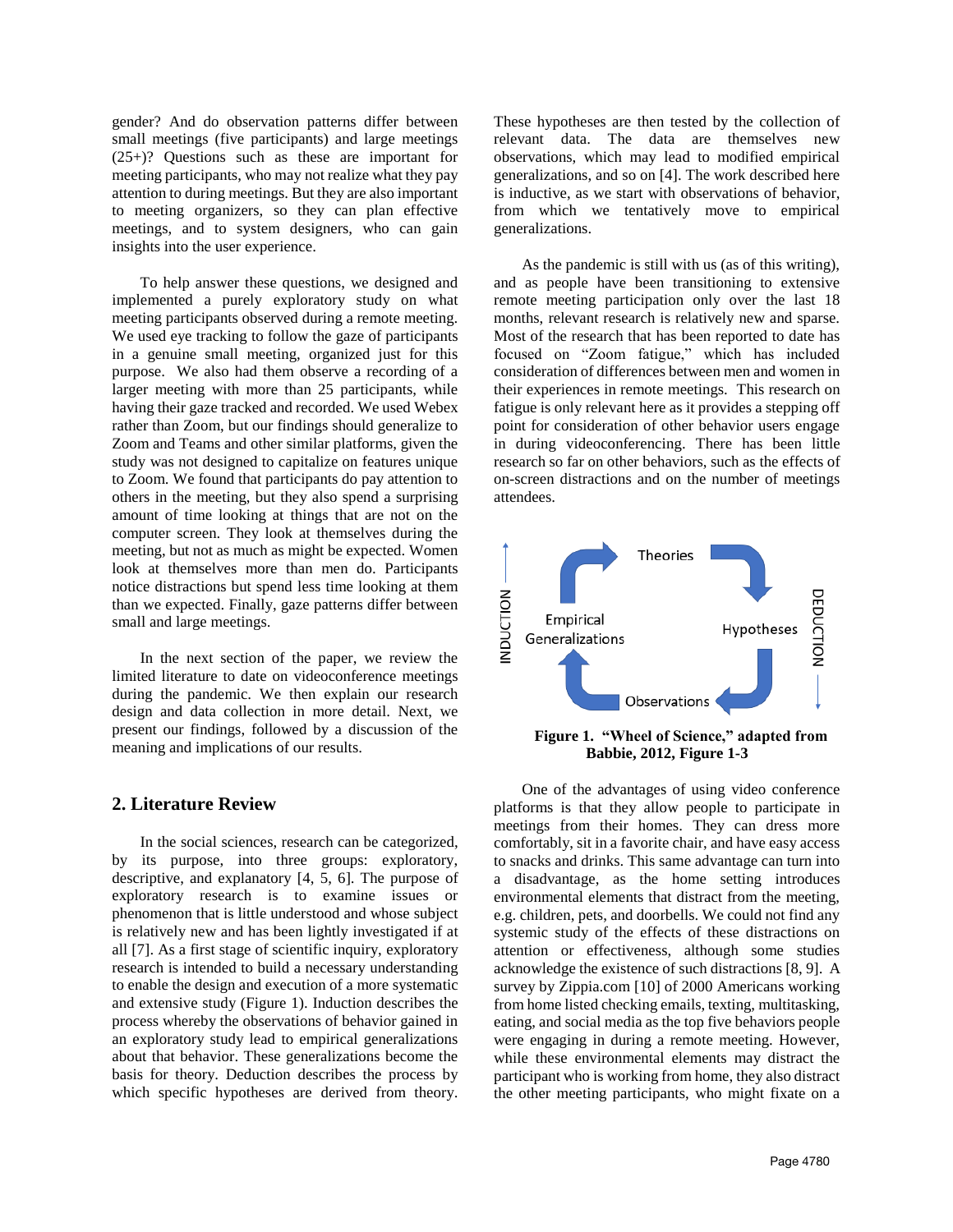person who is eating, or on a person petting a cat on the desk, or on another person who jumps up to retrieve an Amazon delivery when the doorbell rings, taking their attention away from the meeting and its contents.

The focus of most related research to date, "Zoom fatigue," was first identified in 2020 [2]. The research investigates the elements of videoconferencing that cause people to turn inward, to focus on themselves. Bailenson [11] hypothesized about four possible causes of Zoom fatigue: excessive amounts of close up eye gaze (also known as "hyper gaze"), increased cognitive load, increased self-evaluation from staring at oneself during a meeting (referred to as "mirror anxiety"), and constraints on physical mobility. Fauville and colleagues [12] created a scale for measuring Zoom fatigue, and they used it to investigate Bailenson's hypotheses in a convenience sample of 10,591 participants [13]. They found that feelings of being physically trapped, mirror anxiety, and hyper gaze were all associated with higher levels of fatigue.

Other recent research has investigated videoconferencing through the lens of gender. Fauville and colleagues [13] also found that women were more fatigued than men, and women reported higher levels of mirror anxiety, feelings of being physically trapped, and of hyper gaze than did men. According to Hancock, "women have a greater propensity to self-focus than men when they are in the presence of a mirror. That prolonged self-focus can produce negative emotions [14]." In a related study, Pfund and colleagues [15] investigated the relationships between remote meeting participation and self-image satisfaction. With a survey sample of 438 women, they found that respondents who engaged in more meeting participation reported lower levels of face and body satisfaction. "Furthermore, video chatting appearance comparison was associated with more frequent usage of certain Zoom features, such as the 'touch up my appearance' feature, and more time spent looking at oneself on video calls" [15, p. 2038].

Finally, there have been limited observations of the effects of meeting context on videoconferencing. As for the number of participants in a meeting, most research to date appears to be descriptive. For example, Espin and Rojas [16] found that the average number of participants increased by 15% in the companies they surveyed, compared to before the pandemic, due to the capabilities offered by remote meeting software. Interestingly, large meetings are associated with more multitasking by participants [9], as are long meetings, morning meetings, and regularly recurring meetings.

# **3. Research Design**

Participants were recruited through an email announcement at a large midwestern university. Ten graduate students, five females and five males, ranging in age from 25 to 35, participated in the study. Participants represented several different national origins and ethnicities. Three were from China, one from South America, one from Europe, one from the Middle East, and four were North Americans, including one African-American. Each experimental session had two parts: participating in a live, interactive Webex meeting, and watching a recorded video of a publicly distributed Zoom meeting. The interactive Webex meeting lasted about 15 minutes, and watching the video took 10 minutes. Upon arrival, each participant was seated in front of a 22" monitor with an eye-tracking system mounted underneath the monitor. Prior to starting the study, each participant's gaze was calibrated and then validated. We employed the SensoMotoric Instruments (SMI) RED 250 eye tracking system, which records gaze movements every four milliseconds. This equipment allows a remote and unobtrusive recording of gaze behavior of participants, including those wearing eyeglasses or contact lenses.

For the interactive Webex meeting, we fixed the position of the on-screen meeting participants, so that the same people always appeared in the same frames for each separate meeting. Four people participated in these meetings: the participant, the meeting moderator (one of the researchers), a researcher, and a confederate. All of the meeting participants were male, except for the female confederate, and the participant (who could be either male or female). We also included a user given the androgynous name of "Pat Martinez," whose frame was blank (the video and audio were turned off), resulting in five meeting windows or frames on the screen. Because all experimental participants were graduate students, the topic for the meeting discussion was the factors participants thought would be important for choosing a university at which to work. All participants were familiar with the moderator, but they had no prior knowledge of the other researcher or the confederate. Each meeting started with the moderator introducing each person and explaining the purpose of the meeting. It was followed by a question about the career preferences of the participants. Everybody was involved in the discussion, with study participants speaking most of the time.

We introduced two distractions into these meetings. About 5 minutes into each meeting, the researcher started to eat some snacks and to drink from a colored (as opposed to clear) bottle, and later, about 10 minutes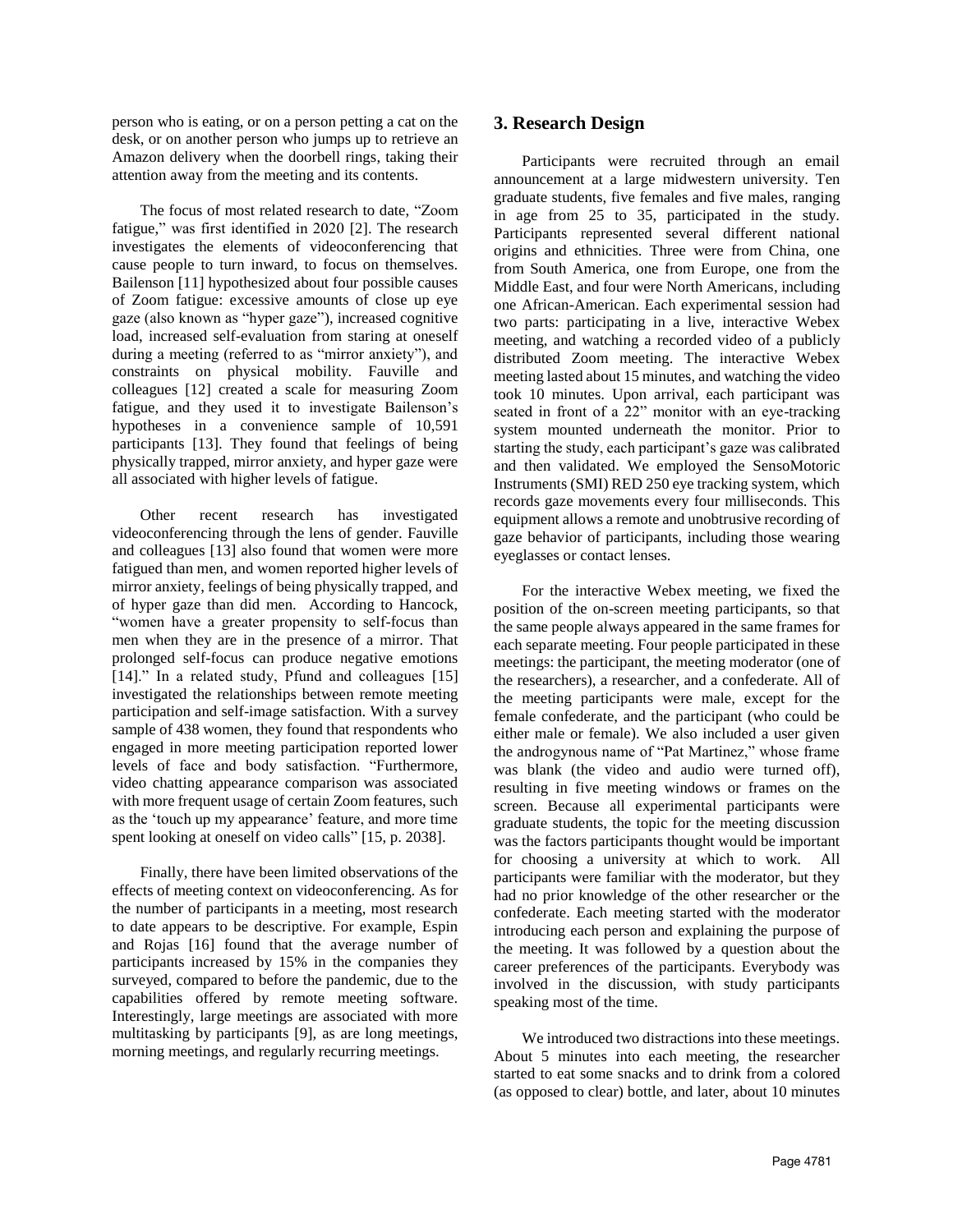into the meeting, the confederate stood up and started moving her laptop to a different location in her room. Both distractions were introduced at approximately the same points in each meeting. Neither the researcher nor the confederate talked during their distractions. After the meeting ended, each participant was given a short break and proceeded to the second part of the study.

The second part involved watching the first 10 minutes of a recorded and publicly distributed Zoom video from a New Zealand city council meeting. The video started with a 5x5 matrix window, with each frame occupied by a meeting participant. Because the meeting had more than 25 participants, the locations of participants occasionally shifted, as one participant or another began to talk. After watching the video, each subject was compensated \$25 for her/his participation and released.

#### **4. Measures**

Data on gaze movements can be analyzed based on specific focused areas of research interest, generally referred to as areas of interest (AOIs). AOIs allow the quantitative comparison of gaze metrics that fall within the identified regions and the drawing of inferences as to which area drew more attention at any point of time [17, 18]. For the interactive Webex meeting, we constructed six AOIs. Five of those AOIs were equal size rectangle shapes of the meeting windows. The sixth AOI covered the meeting's controls (e.g., microphone mute button, video stop button, chat, etc.) at the bottom of the screen. All six AOIs were available for the entire duration of the meeting.

We also created two AOIs for the two distractions. Unlike the first six AOIs, these AOIs were designed to activate at certain times and to close once the distractions ended. For the recorded Zoom meeting video, we created 25 AOIs, one each for the 25 windows of Zoom meeting participants. Gaze behavior of participants in this study was measured in terms of fixation duration and fixation frequency on the AOIs. Additionally, we used the software's built-in "gridded AOI" feature, which created 10x10 grids for the Webex meeting and 8x8 grids for the recorded Zoom video (see Figure 4 for how this looks). We focused on the total gaze dwell time and the number of revisits into these gridded areas. (A visit is measured as the gaze of a participant entering an AOI, so a revisit is measured as a return of the gaze to that AOI.) These measures on a specific target area are regularly used as a metric for eye behavior and cognitive processing [19-22].

#### **5. Findings**

We present our findings in three categories: attention, distractions, and gender.

# **5.1. Attention**

On average, for the small Webex meeting, participants devoted most of their gaze on meeting participants to the moderator, followed by the other researcher, the confederate, themselves and the blank frame (Figure 2). However, they spent almost one-third (32%) of their time looking at something other than the meeting.



#### **Figure 2. Proportion of Gaze Time During the Interactive Webex Meeting**.

There was some variance on where, in the meeting space, participants gazed the most (Figure 3). While six participants looked most often at the moderator in the lower left frame, one looked primarily at themselves (top left frame), two looked mostly at the other researcher (top center), and one looked at the confederate (top right).





For the recorded video, where the study participant was an observer and not a meeting participant, the average gaze time centered on the location of the speaker (Figures 4 & 5), which garnered about 25% of the total gaze time. Interestingly, with more visual stimulation on-screen, compared to the meeting with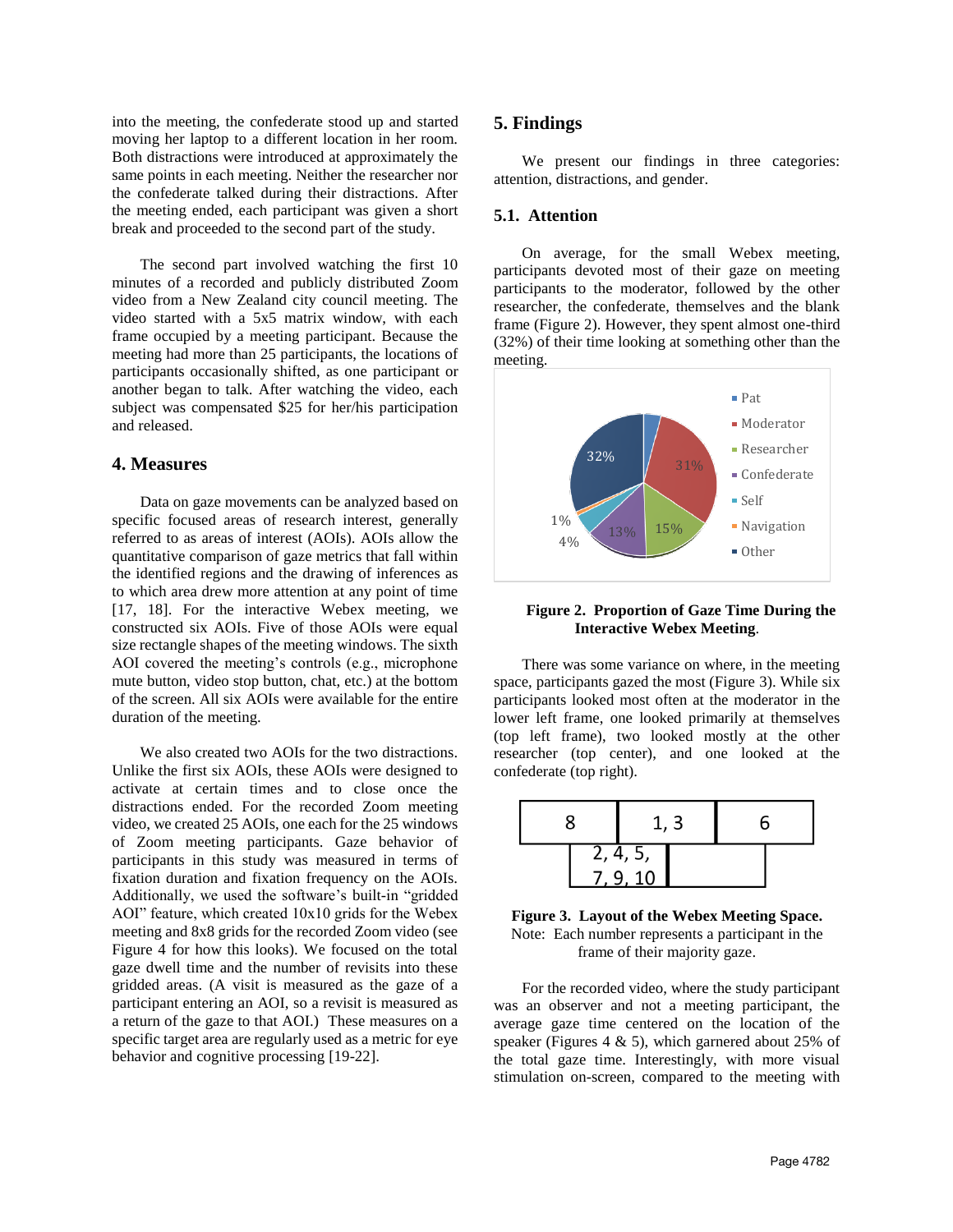only five people, participants looked off-screen less often (11% compared to 32%).

| 3.8  | 1.84 | 1.06  | 1.29    | 1.31 |
|------|------|-------|---------|------|
| 2.82 | 2.27 | 4.28  | 1.18    | 1.09 |
| 1.2  | 3.12 | 4.28  | 1.64    | 1.13 |
| 1.61 | 6.56 | 25.28 | 3.31    | 1.59 |
| 6.25 | 7.11 | 3.13  | 1.34    | 0.83 |
|      |      |       |         |      |
|      |      |       | >10%    |      |
|      |      |       | >6 < 10 |      |
|      |      |       | > 3 < 6 |      |
|      |      |       |         |      |

**Figure 4. Average Gaze Percentages per Frame for the Recorded Zoom Meeting.**





#### **5.2. Distractions**

All of the participants noticed the two distractions in the Webex meeting, however briefly. For the eating and drinking distraction, they spent 3 seconds on average looking at it (range: 1.1. to 7.5 seconds). For the changing background distraction, they looked at it for 5 seconds on average (range: 0.4 to 21.9 seconds).

#### **5.3. Gender**

As expected, based on the studies reviewed previously that dealt with "mirror anxiety" and gender differences, there were differences in the time women spent looking at themselves, compared to men. On average, women spent 7.7% of their gaze dwell-time looking at themselves, compared to 1.3% for men. The difference was statistically significant (one tailed test, t  $= 1.98$ , df  $= 8$ , p  $= .041$ ). One woman spent 20% of her gaze time looking at herself, which skewed the data distribution. Replacing her value with the average for the group (4.8%), the difference between women and men was more distinct (one tailed test,  $t = 2.65$ ,  $df = 8$ ,  $p = .015$ . Another way to measure the difference is the number of gaze visits each person made to the frame that contained the video of themselves: women averaged 133 visits, while men averaged 17.

# **6. Discussion**

The results of this study, while heavily exploratory, provide some insights that should be useful for everyone who plans to participate in or lead video-streamed meetings in the future. Likewise, our findings should be of interest to researchers actively looking at interpersonal communication between online group members. In order to begin addressing the general research questions presented earlier in the paper, we measured participant attention in both a synchronous meeting in which they actively participated, and in an asynchronous meeting that had been previously recorded.

Returning to one of our initial research questions, disparate attention patterns were observed between the differently-sized groups. The results showed that the size of the group may have discouraged the study participants from straying from the discussion, even when the meeting was recorded. This interpretation of the results is based on the plurality of the gaze time being focused on the primary speaker of the recorded video, which featured a larger number of group members than the interactive meeting in which the plurality of participant gaze was offscreen. Why might participants in remote meetings be less distracted by larger groups, even when they are not actively participating? One possible explanation is that online meetings are often plagued with temporal problems (e.g., "No, you go first") that face-to-face groups are less likely to experience due to differences in social presence [23]. One can imagine that the larger the group, the more likely group members are to accidentally interrupt each other. This could mean they feel added trepidation to instinctively speak without being invited first, so they are more attentive for cues for their turn. Of course, the experimental setting may have also discouraged the tendency for members of large groups to multi-task as they might otherwise be tempted to do [9], and study participants were located in a neutral workspace without windows, artwork, or other distractions [24]. Participants were aware that they were being monitored and understood the eye-tracking technology, so the Hawthorne effect may have been at least partially present.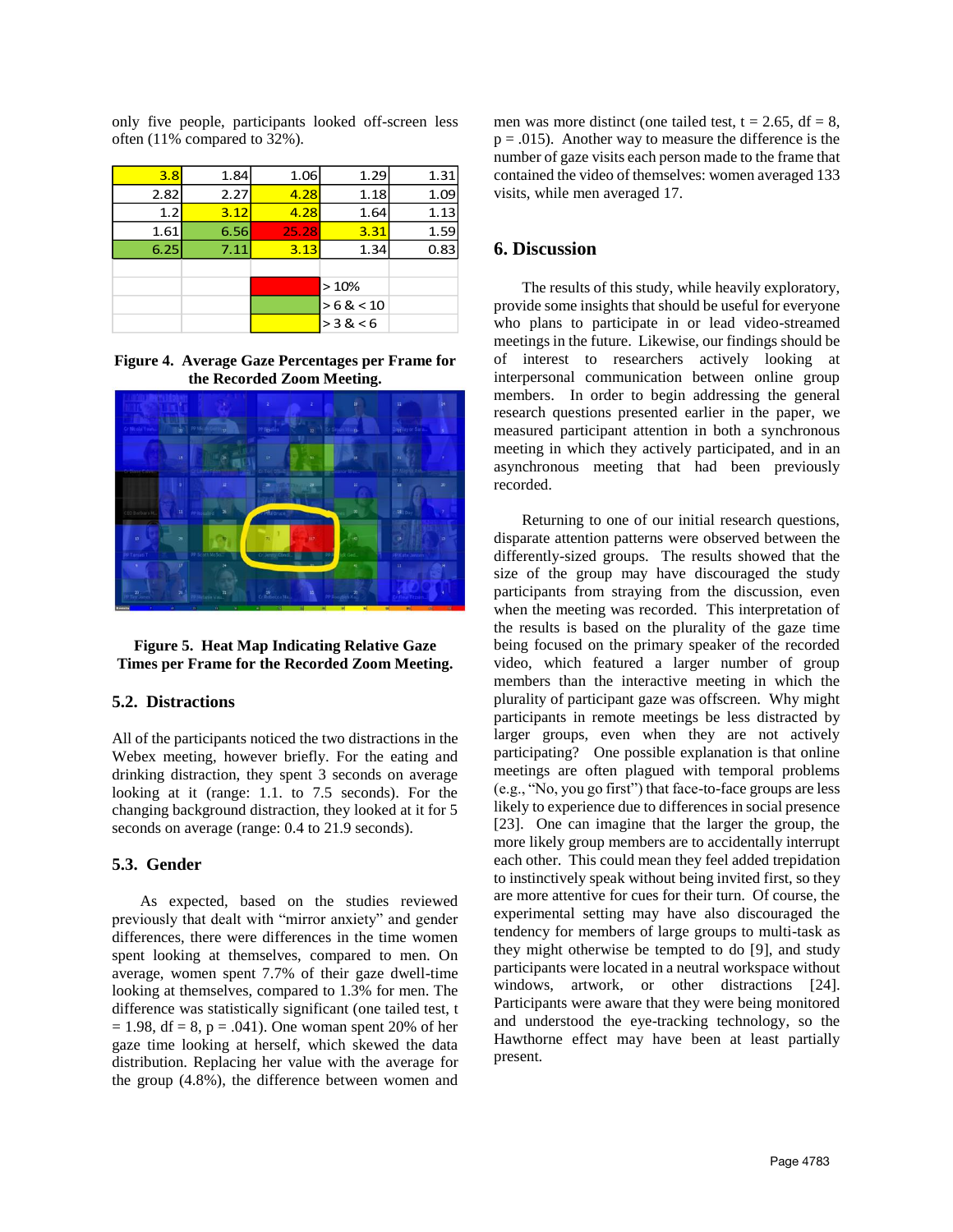Regarding the issue of on-screen distractions and the lack of attention being paid to speaking group members, we found that all ten study participants briefly noticed our planned distractions at a minimum, but on average, the duration of their divided attention was not as lengthy as expected. Both of the distractions lasted seconds longer than even the maximum duration of gaze diversion we measured, so it appeared that the distracting behavior was briefly acknowledged by each participant, who then quickly returned their attention to the discussion. One mitigating influence in the meetings with these distractions was the interactivity of the discussion. Participants were actively engaged because they were expected to be involved in the discussion, so distractions may have been quickly judged as unimportant and disregarded in order to maintain focus. By comparison, some similar distractions were found in the recorded meeting, but once they were judged as irrelevant to the discussion, study participants did not appear to return focus as quickly, often becoming distracted by group members in other frames or by something off-screen. Additionally, in the interactive meeting, we found that only 4 percent of participant gaze was devoted to their own image, which was also a smaller percentage than expected. Again, this may be a similar case of feeling obligated to pay attention in order to contribute to the discussion.

Finally, self-monitoring was also found to be a distraction to meeting participants, but it was not as much of an issue as we expected, and it disproportionately affects women. While the statistically significant result for percentage of "selfgazing" may have been unduly swayed by one outlier participant, the raw counts for the number of times each participant returned to his or her own frame provide additional evidence for the gender difference.

## **6.1. Contribution to Research**

Because of sparse previous research on the distracting behavior of online group members and how it affects the attention of others, we hope that this study will provide a launchpad for other research in this area. The primary contribution of this exploratory study is to identify videoconferencing behavior that may be of interest in future research and may provide insights for future theory development. Our physiological measurement using eye-tracking technology provides a glimpse of what videoconferencing looks like objectively, from the perspective of the participant who is sitting at home.

The findings for distractions also add insight to limited previous research comparing participant attention and behaviors during variably-sized online group meetings. Because of the inductive nature of this initial study, future research efforts can build on these empirical results and re-examine theory based on earlier generations of distributed group communication. One example is Attention Restoration Theory, a theory that has been used to describe the temptation for online communicators to transfer their attention to distracting behavior because it requires less sustained effort than staying on task [23]. Recent work has reappraised this theory under the increased frequency of videoconferencing during the pandemic and found that remote workers faced with back-to-back meetings tend to fatigue faster than in pre-pandemic conditions due to the effortful attention that is expected [24].

That line of research suggests that distracting behavior can be avoided by generous use of the mute audio/video options to reduce the time spent worrying about one's own distracting behavior, a concern that was not as prominent when meeting via chat or telephone conferencing was popular – the time when Attention Restoration Theory was developed. Our results add further insight to those new suggestions by quantifiably measuring self-gaze while in the presence of others' distracting behavior. While one of our study participants spent an inordinate amount of time self-gazing, that appeared to be an outlier and, instead, the behavior of others served as the opportunity for effortless attention for the other participants. That result suggests that it would be more worthwhile for videoconference attendees to resist the need to look at others during meetings, but that would be impractical. Subsequent studies that observe videoconferencing participants during multiple consecutive meetings may find even more effortless attention being exhibited and how sources of distraction might change over time.

#### **6.2. Contribution to Practice**

We designed the experimental setting to resemble typical online meeting spaces that were commonly used during the COVID-19 pandemic and appear destined to remain common in the future. Because the prevalence of these online meetings has drastically increased over the past two years, and in many cases, the migration to online meetings was sudden, little consideration has been given to what appropriate behavior in these settings should be. Since our study incorporated some of the common distractions reported by others [10], we wonder if the attention and gaze exhibited by study participants reflects that of group members in business organizations, and whether group members eventually become desensitized to distracting behaviors.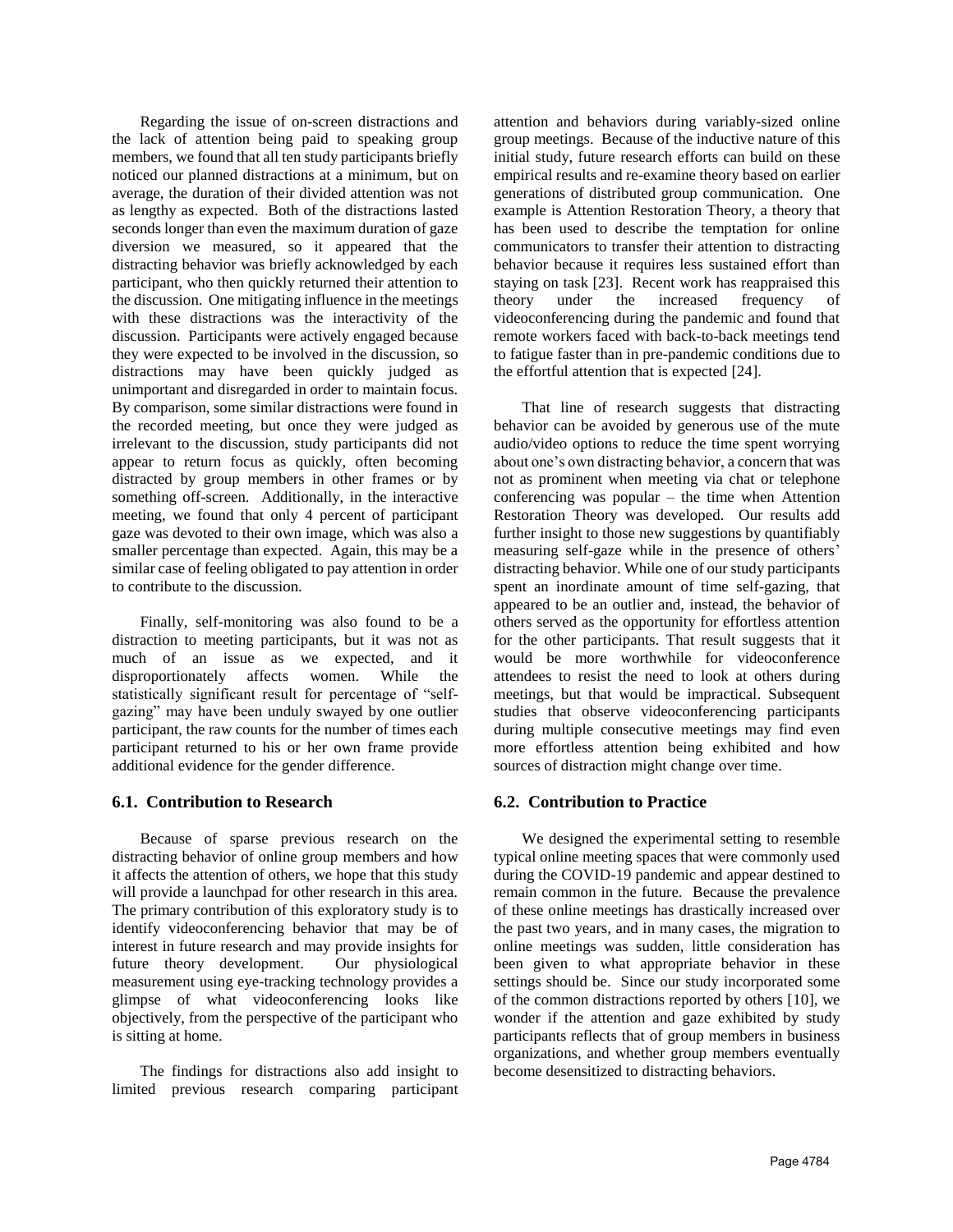We found that study participants behaved like "model group members" when they were actively engaged in the discussion. Our findings support recommendations that, in the interest of keeping group members engaged, online groups should be absolutely clear about the hoped-for goals for each meeting, and that moderators are sure to include all group members at any time during the discussion [25].

Our findings could also be useful to designers of remote meeting systems. The extent to which the behaviors we have identified would be considered problematic would present opportunities for new features designed to deal with them. For example, participants in meetings of small groups look away from the screen one-third of the time  $-$  if this is seen as a problem, what features might be designed to keep them more focused on the meeting? Similarly, our participants noticed the eating and moving distractions we created but spent very little time looking at them. What if the distraction was of longer duration, such as a cat that stayed on the desk of a participant and was (almost) always visible on screen? The cat would probably garner more attention, and more sustained attention, than our designed distractions. One simple solution would be to include a "dump the cat" emoji that participants could enable, from the same point where they can now enable emojis for clapping and performing a 'thumbs up' gesture.

## **6.3. Limitations and Future Research**

This study focused on one communication medium, so its findings should not be extrapolated for other modalities. With organizations looking into the idea of maintaining the remote working environments created by the pandemic, online meetings will be one of the prime means for communication. It will benefit organizations to have a better understanding of what contributes to online communication effectiveness in the context of video conferencing.

Future research should consider the strength of preexisting interpersonal ties between the participants in the online meeting. Haythornthwaite [27] examined the interpersonal ties among communicators and the use of technological media to continue or enhance the communication channel and found that the stronger the interpersonal tie, the more likely communicators will rely on socially-constructed norms to guide acceptable behavior. Comparatively, group meetings among members sharing weaker ties are more likely to require interventions in order to re-establish behavioral norms. Communication researchers believe that, given time, online groups will adopt behavioral norms similar to those seen in face-to-face groups, but doing so takes longer [28]. One-time groups like those in our study, and in a significant number of organizational settings, likely never reach that point in a single meeting.

For that matter, group dynamics also likely plays an important role when discussing implications with online meetings and the effectiveness of the communication within that meeting [29], but that was not the focus of the current study. This study consisted of group meetings among participants that were meeting for the first time. Groups with no history may focus attention differently than groups with history in the context of online meetings. During the course of an online meeting, established groups with strong cohesion might perceive communication constraints such as distracting behaviors and nonverbal cues differently than would less cohesive group or even zero-history groups.

Future research should also investigate the extent of video conference users' focus on other people vis-à-vis the background of those people. The nature of online meetings with fewer people tends to not only emphasize close up eye gaze (hyper gaze) [11], but also bring the background environment of the people into closer focus. How do the elements of the speaker's background affect other users? Fixation duration on faces and the background could be compared in studies employing eye tracking technology. Furthermore, future research may investigate the link between communication volume (words produced in interactive meetings) and gender. Results from empirical research suggest that a communication medium plays a role in how much information is conveyed [30]. Does gender affect how much is communicated and how does volume, subsequently, affect the visual attention of users?

Finally, because of logistical reasons, we were unable to alter the order in which study participants engaged with the group meetings. All participants took part in the interactive Webex meeting first, followed by the recorded Zoom meeting video. Whether some of the results obtained are due to an ordering effect cannot be ruled out, but we stress this was an exploratory study. Future research involving similar methods should try avoiding this by planning a random order of the meetings to which participants are exposed.

# **7. Conclusion**

Whether the meeting software is named Webex, Zoom, Skype, Teams, or another product from a myriad list of videoconferencing applications, every indication is that organizations will be using software of this kind for the foreseeable future. In order to effectively meet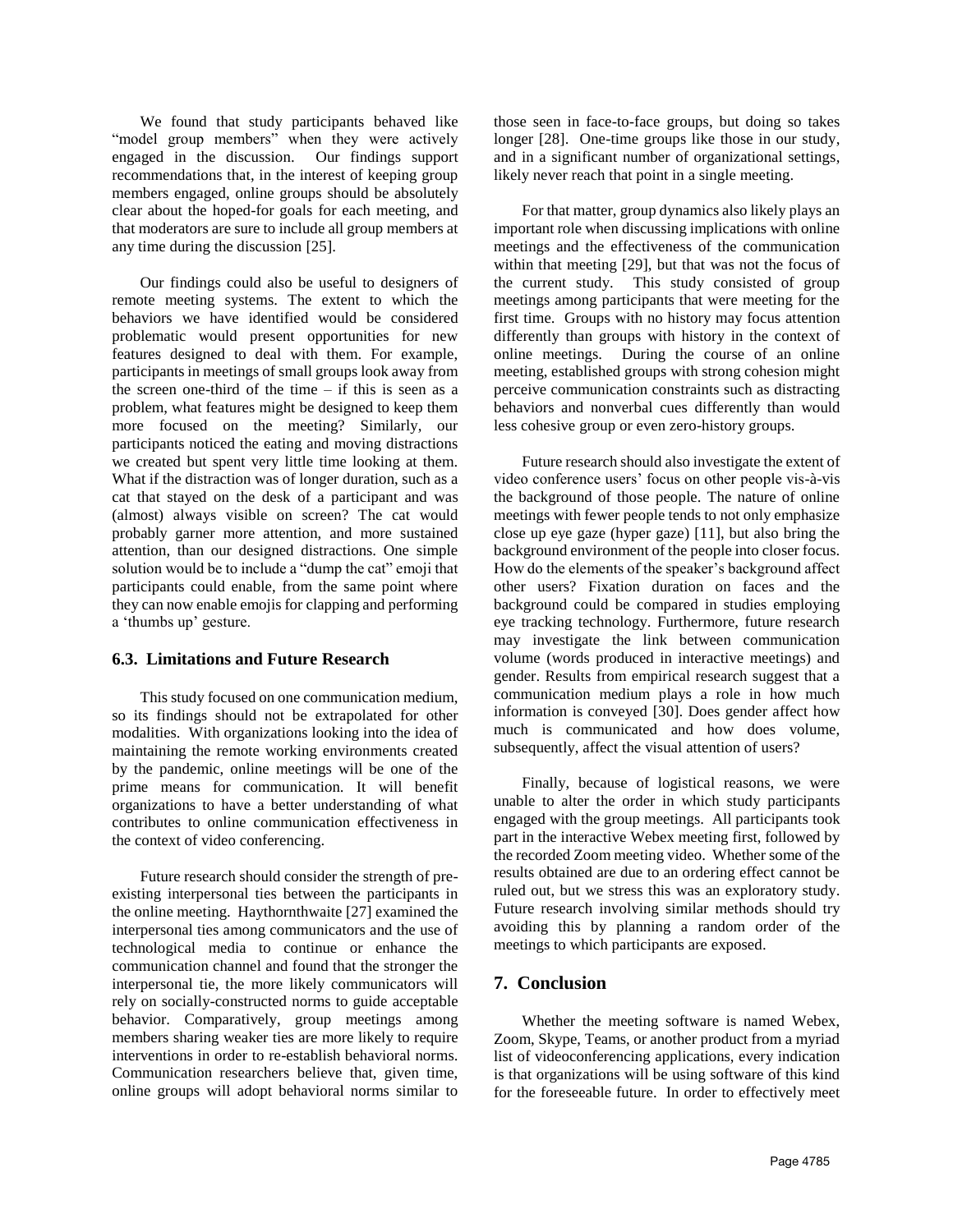and complete tasks over videoconferencing, group leaders need to understand the behavioral pitfalls that can potentially derail meetings, including onscreen distractions. The findings of this study suggest that, if group members are not distracted by others for a prolonged amount of time, they are still likely to find something to become preoccupied with, such as their own image. The empirical observations we report here provide a starting point for both theory development and for the next steps in development for both meeting managers and user experience designers.

#### **8. References**

- [1] B. Dean, "Zoom user stats: How many people use Zoom in 2021?" [https://backlinko.com/zoom-users,](https://backlinko.com/zoom-users) 2021, accessed 6/2/21.
- [2] V. Ramachandran, "Stanford researchers identify four causes for 'Zoom fatigue' and their simple fixes." Stanford University. [https://news.stanford.edu/2021/02/23/four-causes-zoom](https://news.stanford.edu/2021/02/23/four-causes-zoom-fatigue-solutions/)[fatigue-solutions/,](https://news.stanford.edu/2021/02/23/four-causes-zoom-fatigue-solutions/) 2021, accessed 3/15/21.
- [3] D. Byers, "Twitter employees can work from home forever, CEO says." NBC News, [https://www.nbcnews.com/tech/tech-news/twitter](https://www.nbcnews.com/tech/tech-news/twitter-employees-can-work-home-forever-ceo-says-n1205346)[employees-can-work-home-forever-ceo-says-n1205346,](https://www.nbcnews.com/tech/tech-news/twitter-employees-can-work-home-forever-ceo-says-n1205346) 2020, accessed 6/2/21.
- [4] E. Babbie, The Practice of Social Research, 13th edition. Wadsworth Publishing, 2012.
- [5] K.D. Bailey, Methods of Social Research, 3rd edition. The Free Press, New York, 1987.
- [6] G.A. Churchill, Marketing research: Methodological foundations. Dryden Press, New York, 1983.
- [7] L.W. Neuman, Social Research Methods: Qualitative and Quantitative Approaches, 7th edition. Pearson Education Inc., Boston, MA USA, 2011.
- [8] L.M. Gray, G. Wong-Wylie, G.R. Rempel, and K. Cook, "Expanding qualitative research interviewing strategies: Zoom video communications", The Qualitative Report, 2020, 25(5), pp. 1292-1301.
- [9] H. Cao, C-J. Lee, S. Iqbal, M. Czerwinski, P. Wong, S. Rintel, B. Hecht, J. Teevan, and L. Yang, "Large Scale Analysis of Multitasking Behavior During Remote Meetings." Proceedings of the CHI Conference on Human Factors in Computing Systems (CHI'21), 2021, Yokohama, Japan. ACM, New York, NY, USA.
- [10] Zippia.com. "Survey: Most people are distracted during virtual meetings", [https://www.zippia.com/advice/virtual-meetings-zoom](https://www.zippia.com/advice/virtual-meetings-zoom-survey/)[survey/,](https://www.zippia.com/advice/virtual-meetings-zoom-survey/) 2020, accessed 6/2/21.
- [11] J.N. Bailenson, "Nonverbal Overload: A Theoretical Argument for the Causes of Zoom Fatigue." Technology, Mind, and Behavior, 2021, 1-6.
- [12] G. Fauville, M. Luo, A.C.M. Queiroz, J.N. Bailenson, and J. Hancock, "Zoom Exhaustion & Fatigue Scale", 2021, available at SSRN: [https://ssrn.com/abstract=3786329.](https://ssrn.com/abstract=3786329)
- [13] G. Fauville, M. Luo, A.C.M. Queiroz, J.N. Bailenson, and J. Hancock, "Nonverbal Mechanisms Predict Zoom

Fatigue and Explain Why Women Experience Higher Levels than Men", 2021, available at SSRN: [https://ssrn.com/abstract=3820035.](https://ssrn.com/abstract=3820035)

- [14] M. De Witte, "Zoom fatigue worse for women, Stanford study says." Stanford University. [https://news.stanford.edu/2021/04/13/zoom-fatigue](https://news.stanford.edu/2021/04/13/zoom-fatigue-worse-women/)[worse-women/,](https://news.stanford.edu/2021/04/13/zoom-fatigue-worse-women/) 2021, accessed 5/27/21.
- [15] G.N. Pfund, P.L. Hill, and J. Harriger, "Video chatting and appearance satisfaction during COVID-19: Appearance comparisons and self-objectification as moderators", International Journal of Eating Disorders 2020, 53, pp. 2038-2043.
- [16] A. Espin and C. Rojas, "The Impact of the COVID-19 Pandemic on the Use of Remote Meeting Technologies", 2021, available at SSRN: [https://ssrn.com/abstract=3766889.](https://ssrn.com/abstract=3766889)
- [17] D. Cyr and M. Head, "The impact of task framing and viewing timing on user website perceptions and viewing behavior", International Journal of Human-Computer Studies, 2013, 71(12), pp. 1089-1102.
- [18] K. Tzafilkou and N. Protogeros, "Diagnosing user perception and acceptance using eye tracking in webbased end-user development", Computers in Human Behavior, 2017, 72, pp. 23-37.
- [19] A.E. Cook, D.J. Hacker, A.K. Webb, D. Osher, S.D. Kristjansson, D.J. Woltz, and J.C. Kircher, 2012. "Lyin' eyes: Ocular-Motor Measures of Reading Reveal Deception," Journal of Experimental Psychology: Applied, 2012, 18(3), p. 301-313.
- [20] S. Djamasbi, "Eye Tracking and Web Experience," AIS Transactions on Human-Computer Interaction, 2014, 6(2), pp. 37-54.
- [21] K. Rayner, "Eye Movements in Reading and Information Processing: 20 Years of Research," Psychological Bulletin, 1998, 124(3), pp. 372-422.
- [22] K. Rayner, A. Pollatsek, J. Ashby, and C. Clifton Jr, Psychology of Reading. Psychology Press, New York, NY USA, 2012.
- [23] S. Kaplan, "The restorative benefits of nature: Toward an integrative framework," Journal of Environmental Psychology, 1995, 15(3), pp. 169–182.
- [24] A. Bennett, E. Campion, K. Keeler, and S. Keener, "Videoconference fatigue? Exploring changes in fatigue after videoconference meetings during COVID-19," Journal of Applied Psychology, 2021, 106(3), pp. 330- 344.
- [25] A.L. Blanchard and A. McBride, A. "Putting the "Group" in Group Meetings: Entitativity in Face-to-Face and Online Meetings", in Managing Meetings in Organizations" (vol. 20), M.S. Poole (ed.), Emerald Publishing Limited, Bingley UK, 2020.
- [26] D.J. Leach, S.G. Rogelberg, P.B. Warr, and J.L. Burnfield, "Perceived meeting effectiveness: The role of design characteristics", Journal of Business and Psychology, 2009, 24(1), pp. 65-76.
- [27] Haythornthwaite, Caroline "Strong, Weak, and Latent Ties and the Impact of New Media", The Information Society, 2002, 18:5, pp. 385-401.
- [28] Z. Wang, J.B. Walther, and J.T. Hancock, "Social Identification and Interpersonal Communication in Computer-Mediated Communication: What You Do